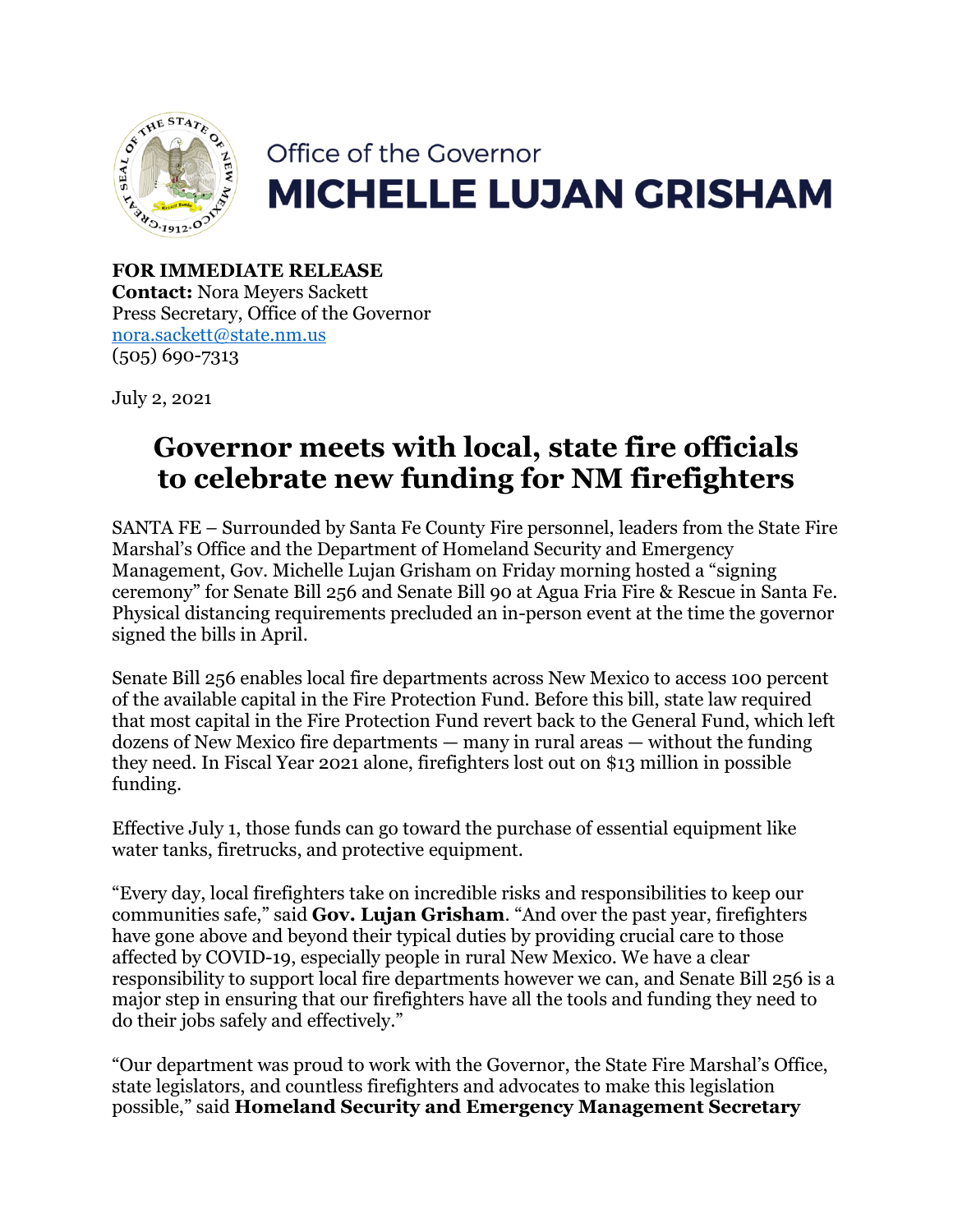**Bianca Ortiz-Wertheim**. "Now, these funds can go where they are most needed and where they can do the most good."

"We are really incredibly excited about this funding — it will make a real difference across our state, including here at our Agua Fria station, which was originally built by volunteers," said **Santa Fe County Fire Chief Jackie Lindsey**. "We've outgrown this station, and this law gives us the opportunity to make sure that we can keep growing and that we have the resources we need to protect our community."

With better-funded fire departments, many New Mexicans may also benefit from lower home insurance premiums. In 2020, the Ranchvale Fire Department used capital from the Fire Protection Fund to purchase a dedicated water system, which helped to significantly improve the area's ISO rating – a key metric that insurers use to set prices.

"This bill will be especially beneficial to rural and volunteer fire departments that often have the greatest need for additional funding" said **Fire Grant Council Chairperson Robert Larranaga**. "The Grant Council appreciates all the support we received from legislators, the State Fire Marshal, DHSEM, and the International Association of Firefighters in achieving this goal."

Sponsored by Sen. William Burt and Rep. Gail Armstrong, Senate Bill 256 passed both the House and the Senate with unanimous votes.

The governor and fire personnel also acknowledged the passage and enactment of Senate Bill 90, which ensures the earned benefit for pension service credit for firefighters and their families statewide.

###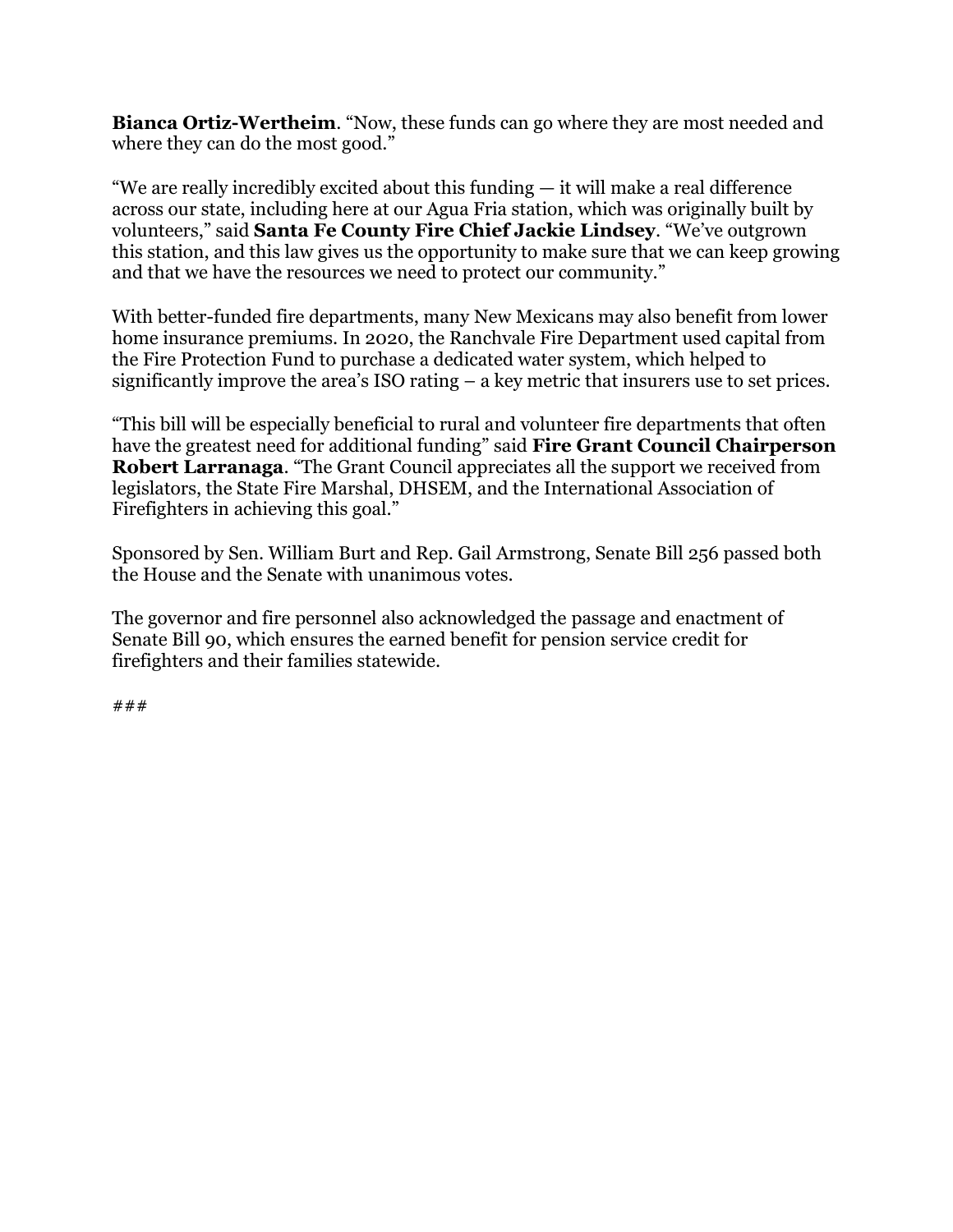